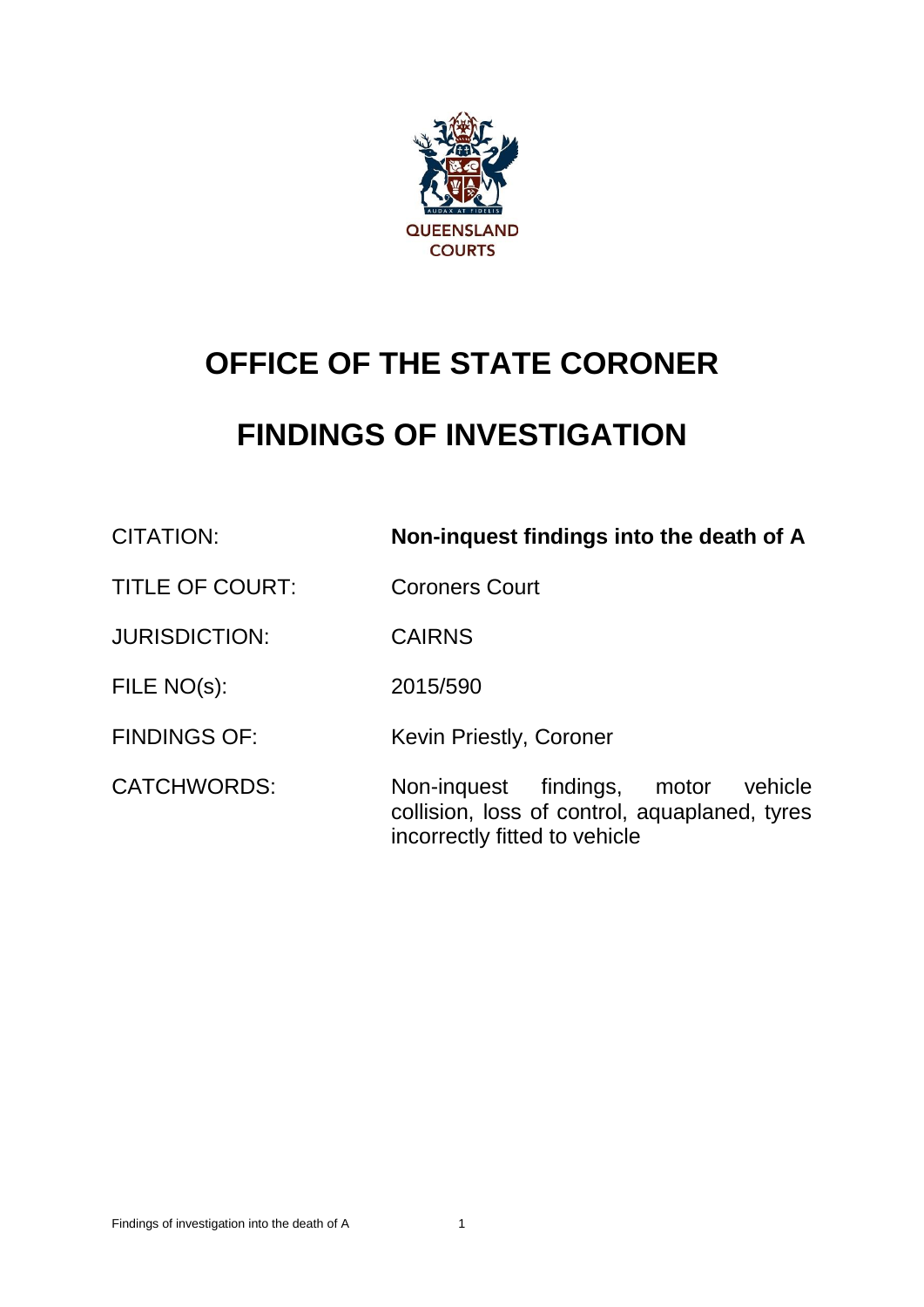# **Introduction**

- 1. I order that the identity of the deceased not be released or published out of respect for the wishes of the family and to reduce the risk of exacerbating their grief. However, in light of the importance of this case in highlighting to road users the hazards associated with driving in wet conditions with defective tyres, I decided to publish the findings.
- 2. At about 10.50am on 12 February 2015, A was driving a 2005 Holden Commodore Sedan north on the Bruce Highway, North Queensland. At the same time and place, a Kenworth prime mover towing a trailer was travelling south in the opposite direction. A lost control of the vehicle, travelled sideways across the centre line, into the path of the oncoming Kenworth. They collided head on. A's vehicle was pushed back onto the correct side, coming to rest with the rear end partially blocking the lane. The Kenworth continued forward a short distance, left the road, travelled down the eastern (driver's left) embankment and overturned.
- 3. A suffered multiple injuries and died at the scene. The driver of the prime mover and trailer was treated for shock.
- 4. Forensic Crash Unit (FCU) investigators with Qld Police Service attended the scene and conducted a comprehensive scene investigation. My findings are based on the investigator's report.

# **The Scene**

- 5. At the time of the incident it had been raining and the roadway was wet. There was water on the roadway but visibility was good.
- 6. This section of the highway was a sealed two lane bitumen road in generally good condition. The road was level before entering a slight sweeping right bend when travelling north. There were two continuous white centre lines. The speed limit was 100km/hr. The crash occurred just north of a rail crossing and near the intersection on a nearby road. The road surface appeared in a good state of repair and there were no potholes or signs of surface degradation.
- 7. FCU Investigators inspected the road and found a number of gouge marks on the southern lane and centre of the road caused by the impact and collision. There were no skid marks on the road surface, which indicates that A's vehicle probably aquaplaned across the road and collided with the prime mover.

# **The Vehicles**

- 8. The damage to the Kenworth was consistent with a frontal impact. It was not mechanically inspected as the nature of its involvement did not make an inspection necessary. The service records show it was in good mechanical order prior to the incident and was serviced regularly. There were no signs of any mechanical defects involving the prime mover that may have contributed to the crash.
- 9. A's vehicle was mechanically inspected. There was major impact damage to the front of such force the engine block was torn out and found some distance away. There were no mechanical defects found during the inspection. However, defective tyres were found: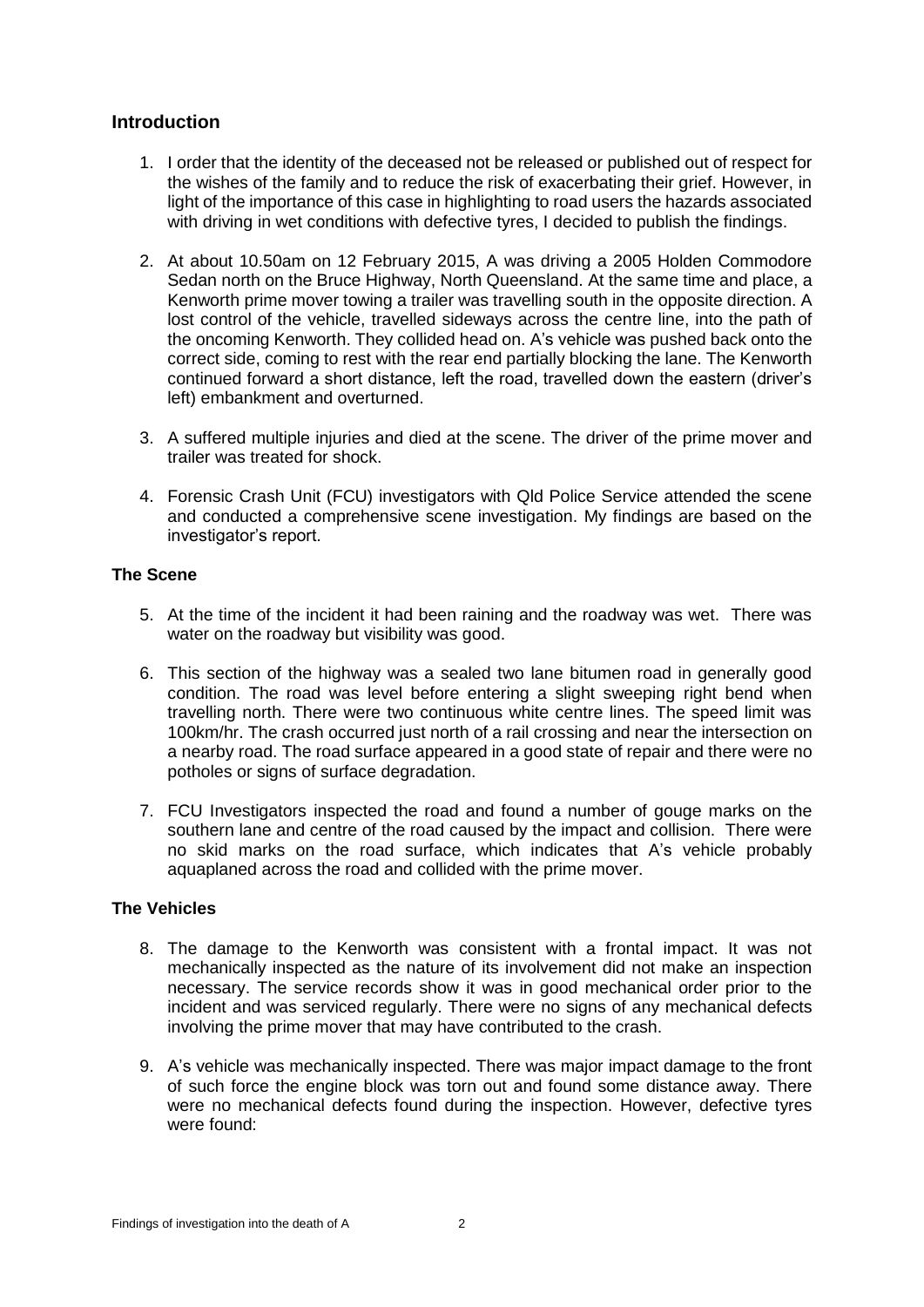- The front left tyre was a directional designed tyre and had been fitted in the incorrect direction of rotation. The vehicle inspection officer reported this condition causes "*reduced wet weather performance of the tyre and potential aquaplaning at road speeds above 80 km/hr under wet road conditions".* The tyre also showed damage consistent with being driven with low inflation. Finally, the inner tyre bead was torn on the seal consistent with non-professional tyre removal and fitting. It also had unsatisfactory tread condition being devoid of sufficient tread on the absolute inner shoulder.
- The rear right tyre was in a potentially dangerous condition with the construction belts exposed on the inner tread section of the tyre.
- The left rear tyre had an unsatisfactory tread condition being devoid of sufficient tread section of the tyre.
- The front tyres and wheel rims were different sizes and unsatisfactory for fitting to a common axle.
- 10. The speedometer of A's vehicle was locked at impact on about 102 km/hr, likely indicating the vehicle's speed at the time of impact.
- 11. A was located with some small clip seal bags containing a small amount of green leafy material and a small amount of white powder residue believed to be dangerous drugs, although these have not been analysed.

#### **Witnesses Accounts**

- 12. A witness reported to police that she had been travelling in the area only minutes prior to the crash and her visibility was limited to a couple of metres due to torrential rain. She said she was getting pushed over every now and again due to the water on the road. Due to the heavy rain, she pulled off the road until it eased.
- 13. The driver of the Kenworth told police he was travelling at about 90 95 km/hr while headed south on the Bruce Highway near a turn off and it was raining. He saw a car (A's car) lose control with the back end sliding out towards the driver's side. He braked and attempted to move away however the trailer jack-knifed and he lost control. He then hit a bank and the trailer rolled on its side. He climbed out and went to check on A, but found A was deceased.
- 14. The driver of a vehicle following the Kenworth told police she was about 30 metres behind at about 90km/hr and there was light rain. The Kenworth did not veer out of the lane. She didn't see the crash. However, she did see bits and pieces flying everywhere then saw the truck veer off the road and down the embankment. She then realised there'd been a collision and called triple zero. As an Emergency Nurse, this driver attended A and immediately realised A was deceased.
- 15. The Kenworth was fitted with a dash camera and the video recording was reviewed. The video clearly shows A lost control and travelled onto the wrong side of the roadway, colliding with the prime mover. The video was entirely consistent with the witness accounts.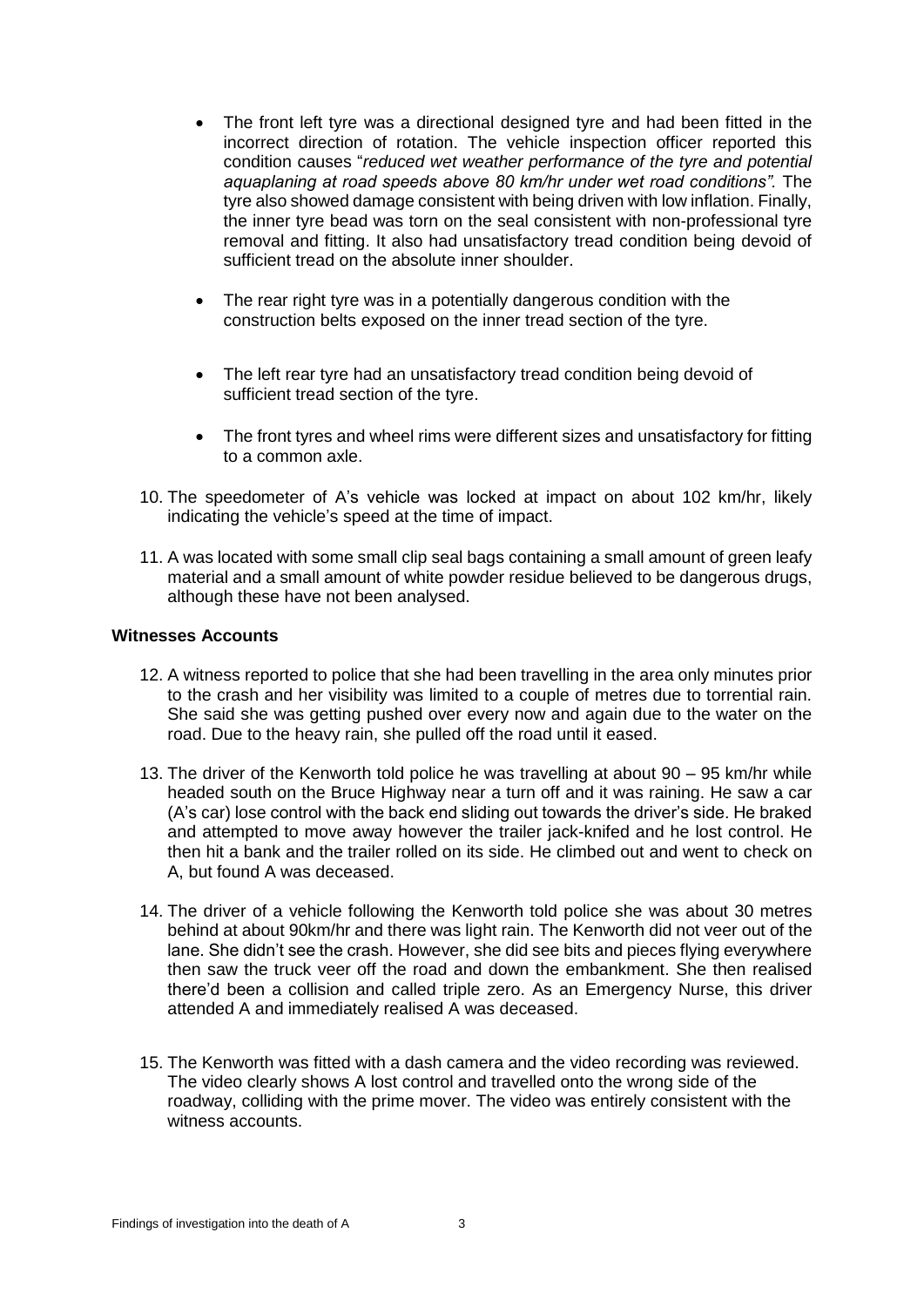## **Other Investigations**

- 16. Department of Transport and Main Roads provided investigators with an Engineer's report that included a Road Safety Audit for the location of the collision which showed:
	- The pavement marking at the intersection and bridge approach was in poor condition and was unclear with faded markings/removed marking, insufficient Raised Pavement Markers and insufficient Road Edge Guide Posts.
	- The debris on the road shoulder and lack of road cross fall causes water to pond in several locations at the site.
	- The lay-bys on the left and right are unclear and are in unsafe locations.
	- There is insufficient width/provision for through traffic to pass vehicles turning at the intersection into a nearby road.
- 17. Since the incident, debris has been cleared from the site reducing the potential for water pondage. Other items such as signage and line marking are being progressively addressed.

# **Autopsy and other reports**

- 18. Dr Max Stewart conducted an autopsy and confirmed that A died from multiple injuries due to a motor vehicle accident. Toxicology from blood taken at autopsy was positive for amphetamine, methylamphetamine and tetrahydrocannabinol.
- 19. The toxicology findings were provided to Dr Griffiths, Forensic Medical Officer, for comment on the extent to which A was likely impaired in A's capacity to drive. Dr Griffiths reported that the methylamphetamine level was very high and whatever the tolerance, it cannot be ignored as a potential major causative factor.
- 20. However, the potential impact of the drug level must be considered in the context of the dynamics of this particular incident.
- 21. The initial loss of control is clearly due to aquaplaning, not drug use. But it might reasonably be concluded that the level of methylamphetamine might have affected the capacity of A to regain control. On viewing the video from the dash cam, it appears that once the vehicle was aquaplaning, even a reasonable driver unaffected by drugs would have struggled to regain control in the limited opportunity given the speed, time and volume of water on the road.

# **Conclusions**

- 22. The FCU investigator concluded that the following factors contributed to the incident:
	- The wet conditions;
	- The unsafe condition of the tyres;
	- The speed given the wet conditions.
- 23. In particular, a directional designed tyre was fitted in the incorrect direction of rotation. This and the poor tread on other tyres substantially reduced wet weather performance and increased the potential for aquaplaning at road speeds above 80 km/hr under wet road conditions.
- 24. I find that A died on 12 February 2015 due to multiple injuries due to a motor vehicle accident. A died when A's vehicle aquaplaned into the path of an oncoming prime mover and trailer shortly after heavy rain. A tyre was fitted incorrectly and others were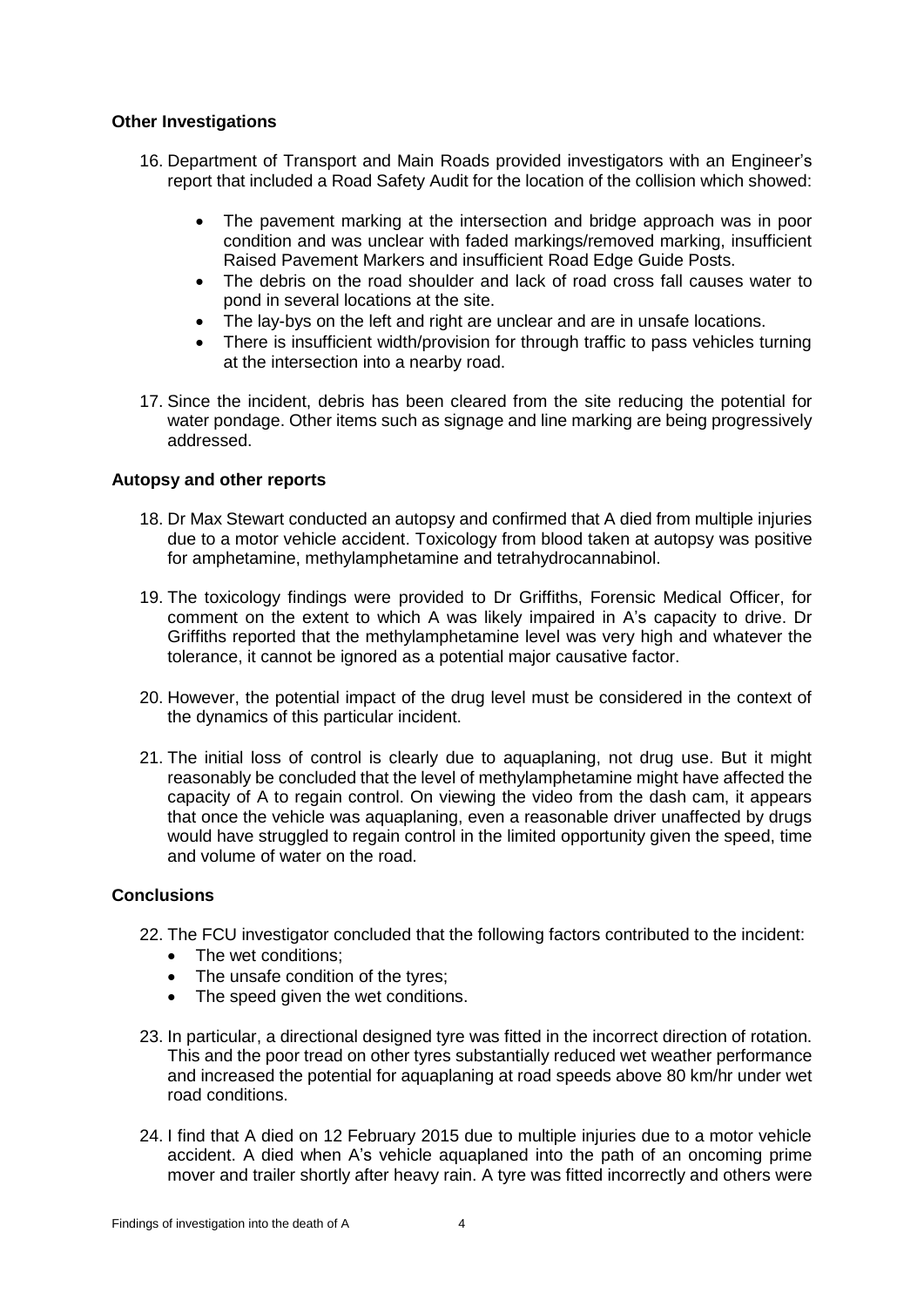in a condition that contributed to a high risk of aquaplaning, a risk that tragically eventuated. A was affected by drugs that may have diminished the capacity to respond when the vehicle did aquaplane. I seriously doubt there was any opportunity to regain control in the short period before collision.

- 25. This case should serve as an important warning to owners of vehicles to ensure tyres are correctly fitted and in good serviceable condition, particularly leading up to the wet season. It is also important to drive to the conditions. If other factors such as water on the road and heavy rain increase the risk; adopt equivalent precautionary strategies such as slowing.
- 26. I do not propose to hold an inquest because the investigation has revealed sufficient information to enable me to make the findings required under the *Coroners Act 2003.* Further, the findings do not give rise to the need for recommendations which can only be made at an inquest.
- 27. I consider that the publication of these findings is in the public interest. There are important road safety messages arising from the findings. The family of the deceased was consulted, and I direct the findings be published in accordance with section 46A of the *Coroners Act 2003.*